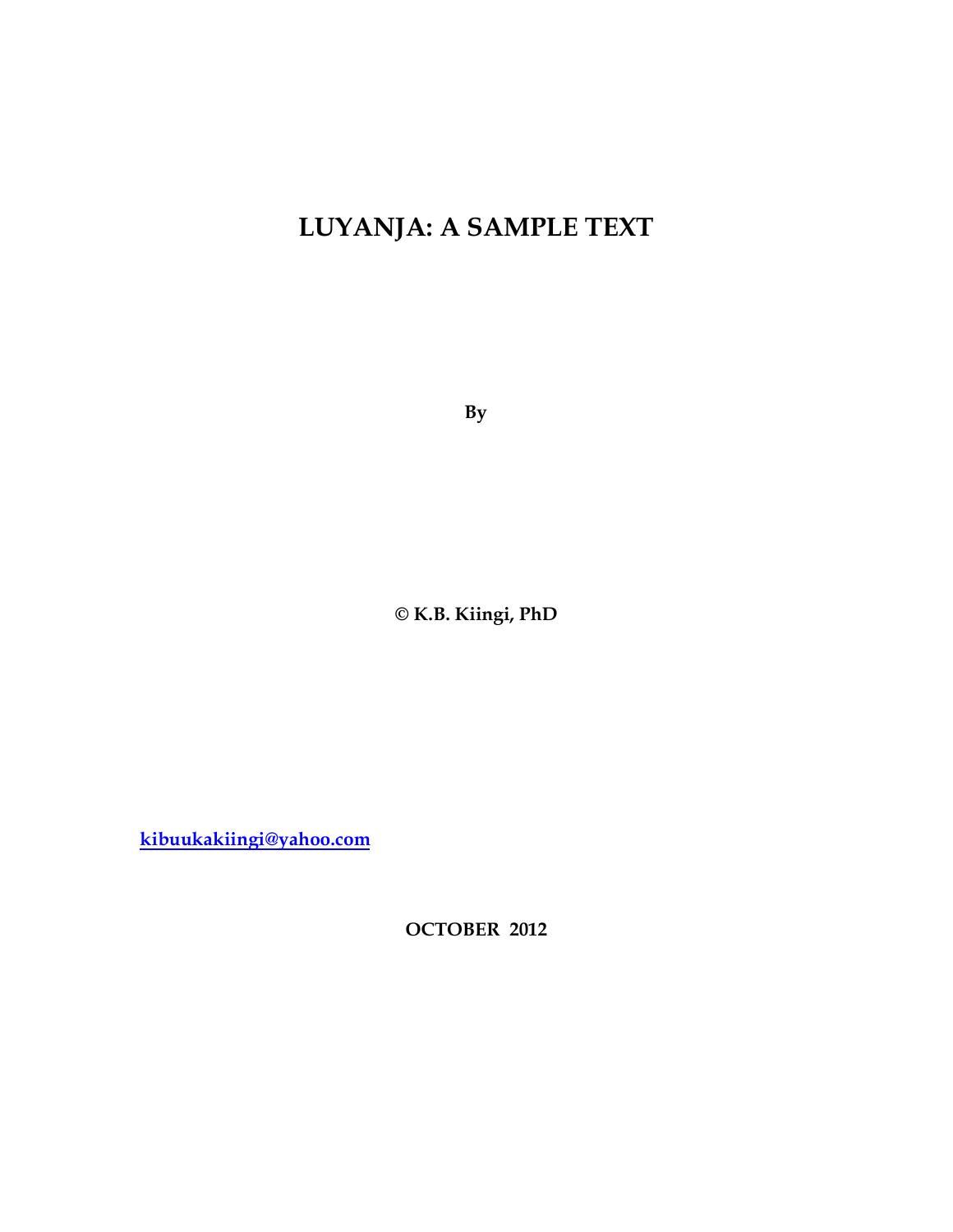## **LUYANJA: A SAMPLE TEXT**

It will be recalled that in the last two months I have posted two papers on Luyanja on this site. First, I heralded Luyanja under "Announcing the Emergence of Luyanja". As a sequel to that I presented a list of circa 200 affixes of Luyanja under "A Reference List of Luyanja Affixes". The purpose of the present paper is to afford the critically circumspect reader, especially the well scientifically tutored reader, a glimpse at Luyanja in actual use. The sample text is extracted from what normally counts as a basic university textbook on physics or applied mathematics. A clarification is in order from the very outset: the rendition into Luyanja is intentionally left unannotated. Finally, if you are a scientist without a reading knowledge of Luganda, it will be virtually an uphill task to appreciate the import of the paper.

*Extract* 

### **VECTORS, VELOCITY and ACCELERATION**

#### **MECHANICS, KINEMATICS, DYNAMICS AND STATICS**

Mechanics is a branch of physics concerned with motion or change in position of physical objects. It is sometimes further subdivided into:

- (1) *Kinematics*, which is concerned with the geometry of the motion,
- (2) *Dynamics*, which is concerned with the physical causes of the motion,
- (3) *Statics*, which is concerned with conditions under which no motion is apparent.

#### **AXIOMATIC FOUNDATIONS OF MECHANICS**

An axiomatic development of mechanics, as for any science, should contain the following basic ingredients:

- (1) *Undefined terms or concepts*. This is clearly necessary since ultimately any definition must be based on something which remains undefined.
- (2) *Unproved assertions.* These are fundamental statements, usually in mathematical form, which it is hoped will lead to valid descriptions of phenomena under study. In general these statements, called *axioms* or *postulates*, are based on experimental observations or abstracted from them. In such case they are often called *laws*.
- (3) *Defined terms or concepts*. These *definitions* are given by using the undefined terms or concepts.
- (4) *Proved assertions*. These are often called *theorems* and are proved from the definitions and axioms.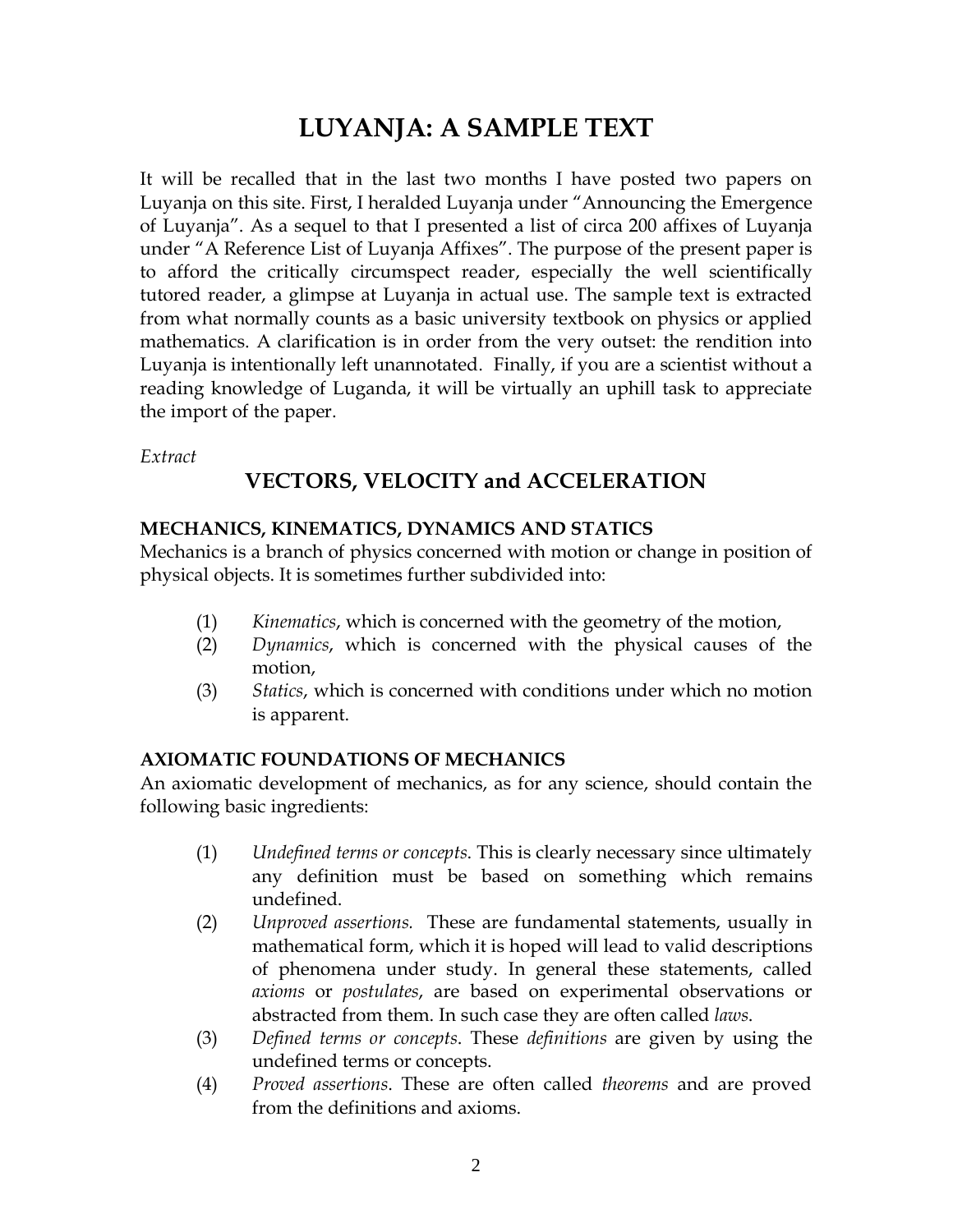An example of the"axiomatic way of thinking" is provided by *Euclidean geometry* in which *point* and *line* are undefined concepts.

#### **MATHEMATICAL MODELS**

A mathematical description of physical phenomena is often simplified by replacing actual physical objects by suitable *mathematical models*. For example in describing the rotation of the earth about the sun we can for many practical purposes treat the earth and sun as points.

#### **SPACE, TIME AND MATTER**

From everyday experience, we all have some idea as to the meaning of each of the following terms or concepts. However, we would certainly find it difficult to formulate completely satisfactory definitions. We take them as undefined concepts.

- (1) *Space*. This is closely related to the concepts of *point*, *position*, *direction* and *displacement*. Measurement in space involves the concepts of *length* or *distance*, with which we assume familiarity. Units of length are feet, meters, miles, etc. In this book we assume that space is *Euclidean*, i.e. the space of *Euclid's geometry*.
- (2) *Time*. This concept is derived from our experience of having one *event* taking place after, before or simultaneous with another *event*. Measurement of time is achieved, for example, by use of *clocks*. Units of time are seconds, hours, years, etc.
- (3) *Matter*. Physical objects are composed of "small bits of matter" such as atoms and molecules. From this we arrive at the concept of a material object called a *particle* which can be considered as occupying a point in space and perhaps moving as time goes by. A measure of "quantity of matter" associated with a particle is called *mass*. Units of mass are grams, kilograms etc. Unless otherwise stated we shall assume that the mass of a particle does not change with time.

Length, mass and time are often called *dimensions* from which other physical quantities are constructed. For discussion of units and dimensions see Appendix A, Page 339.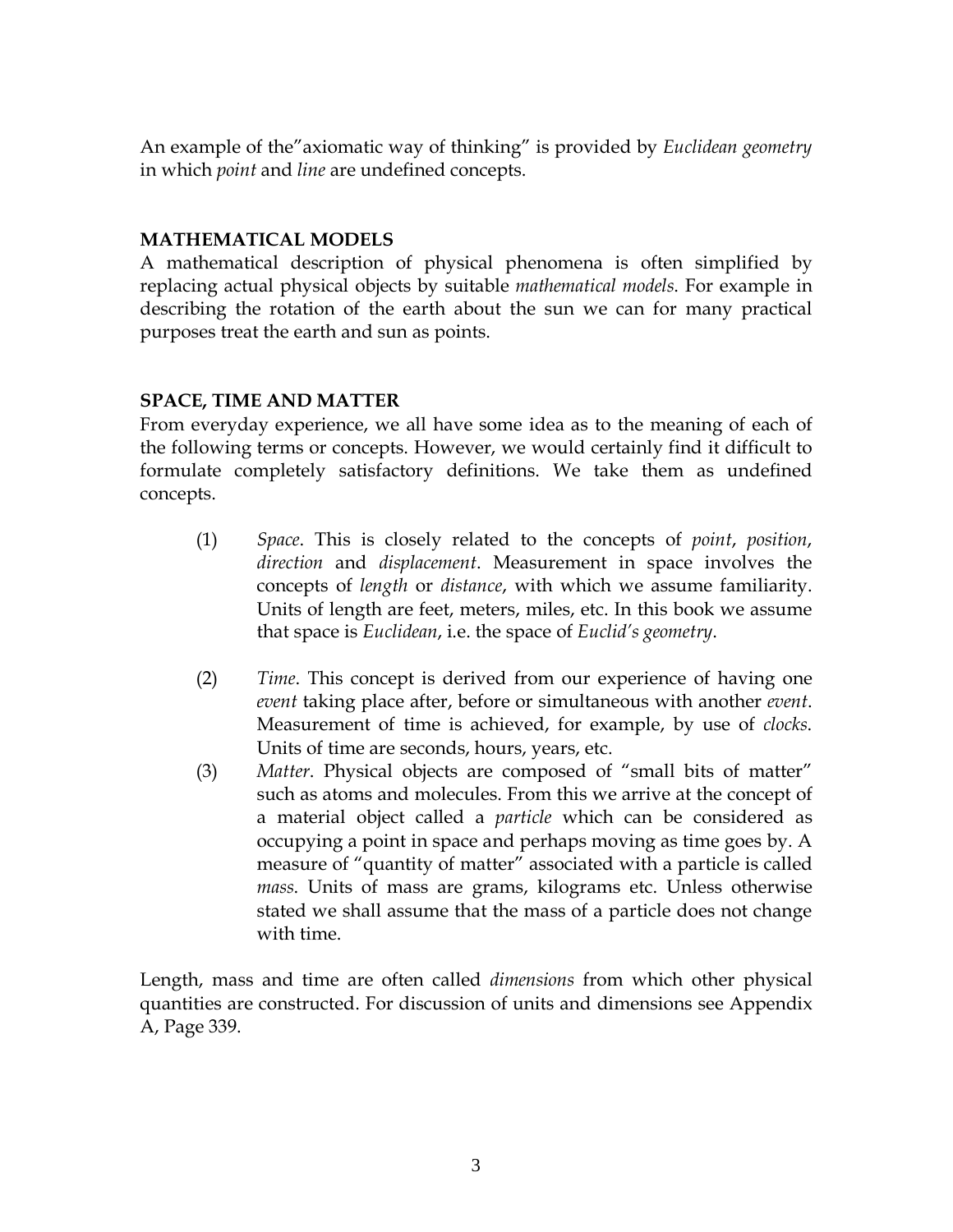#### **SCALARS AND VECTORS**

Various quantities of physics, such as length, mass and time, require for their specification a single real number (apart from units of measurement which are decided upon in advance). Such quantities are called *scalars* and the real number is called the *magnitude* of the quantity. A scalar is represented analytically by a letter such as *t*, *m*, etc.

Other quantities of physics, such displacement require for their specification a *direction* as well as magnitude. Such quantities are called *vectors***.** A vector is represented analytically by a bold faced letter such as **A** in Fig. 1-1. Geometrically it is represented by an arrow PQ where P is called the *initial point* and Q is called the *terminal point*. The magnitude or length of the vector is then denoted by |**A**| or *A*.



#### **VECTOR ALGEBRA**

The operations of addition, subtraction and multiplication familiar in the algebra of real numbers are with suitable definition capable of extension to an algebra of vectors. The following definitions are fundamental.

- (1) Two vectors **A** and **B** are *equal* if they have the same magnitude and direction regardless of their initial points. Thus  $A = B$  in Fig. 1-2 above.
- (2) A vector having direction opposite to that of vector **A** but with the same length is denoted by**–A** as in Fig. 1-3 above.
- (3) The *sum* or *resultant* of vectors **A** and **B** of Fig. 1-4(a) below is a vector **C** formed by placing the initial point of **B** on the terminal point of **A** and joining the initial point of **A** to the terminal point of **B** [see Fig. 1-4(b) below]. We write  $C = A + B$ . This definition is equivalent to the *parallelogram law* for vector addition as indicated in Fig.  $1-4(c)$  below.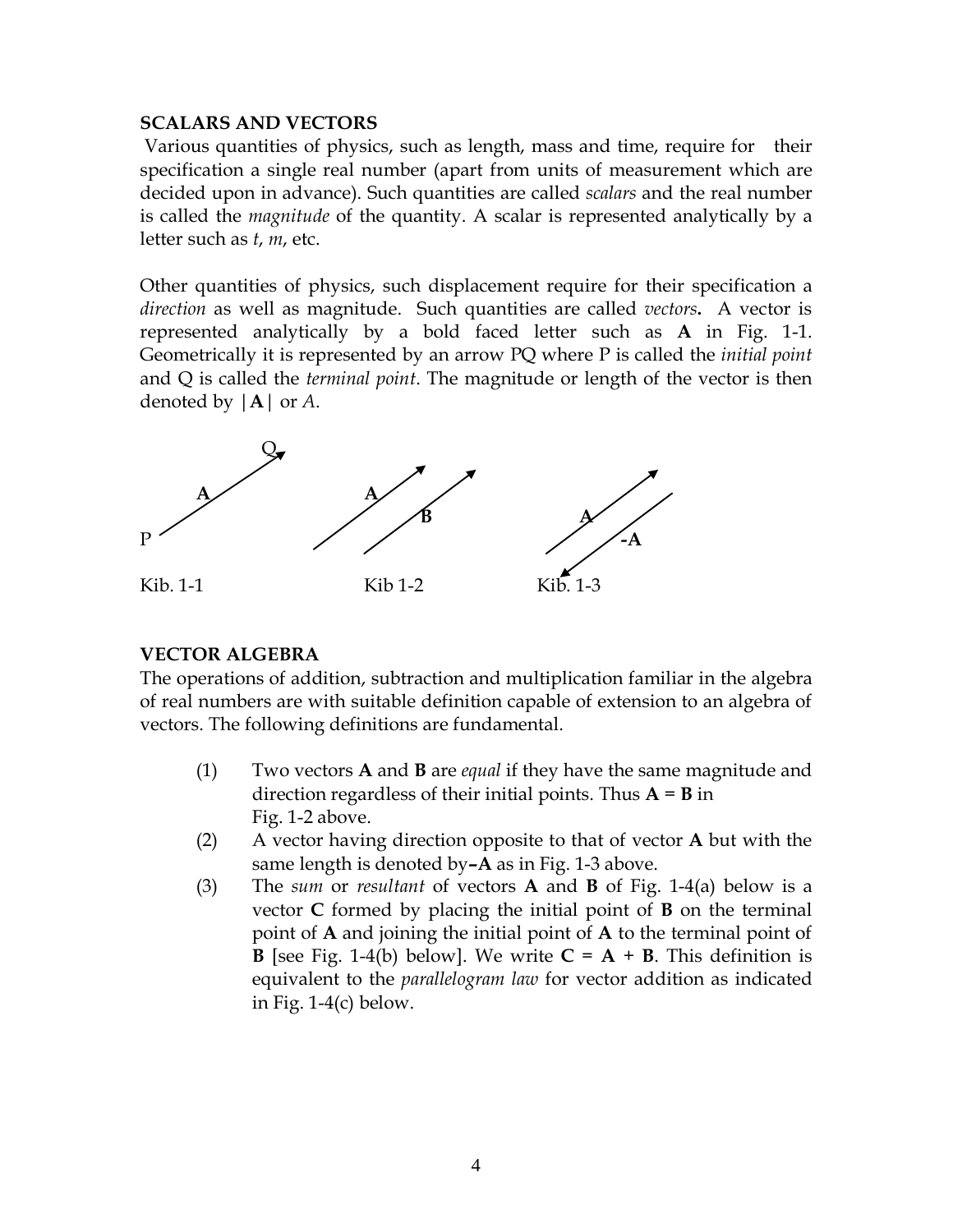

Extensions to sums of more than two vectors are immediate. For example, Fig. 1- 5 below shows how to obtain the sum or resultant **E** of the vectors **A, B, C** and **D.**



Fig. 1-5

- (4) The *difference* of vectors **A** and **B**, represented by **A B**, is that vector **C** which when added to **B** gives **A.** Equivalently, **A** - **B** may be defined as  $A + (-B)$ . If  $A = B$ , then  $A - B$  is defined as the *null or zero vector* represented by **0**. This has a magnitude of zero but its direction is not defined.
- (5) The *product* of a vector **A** by a scalar *p* is vector *p***A** or **A***p* with magnitude |p| times the magnitude of **A** and direction the same as or opposite to that of **A** according as *p* is positive or negative. If *p*=  $0$ ,  $pA = 0$ , the null vector.

Murray R, Spiegel (1967) *Theoretical Mechanics, Chapter 1 pp 1-3:* Shaum's Outline Series, Mc-Grain Book Company

*Translation into Luyanja*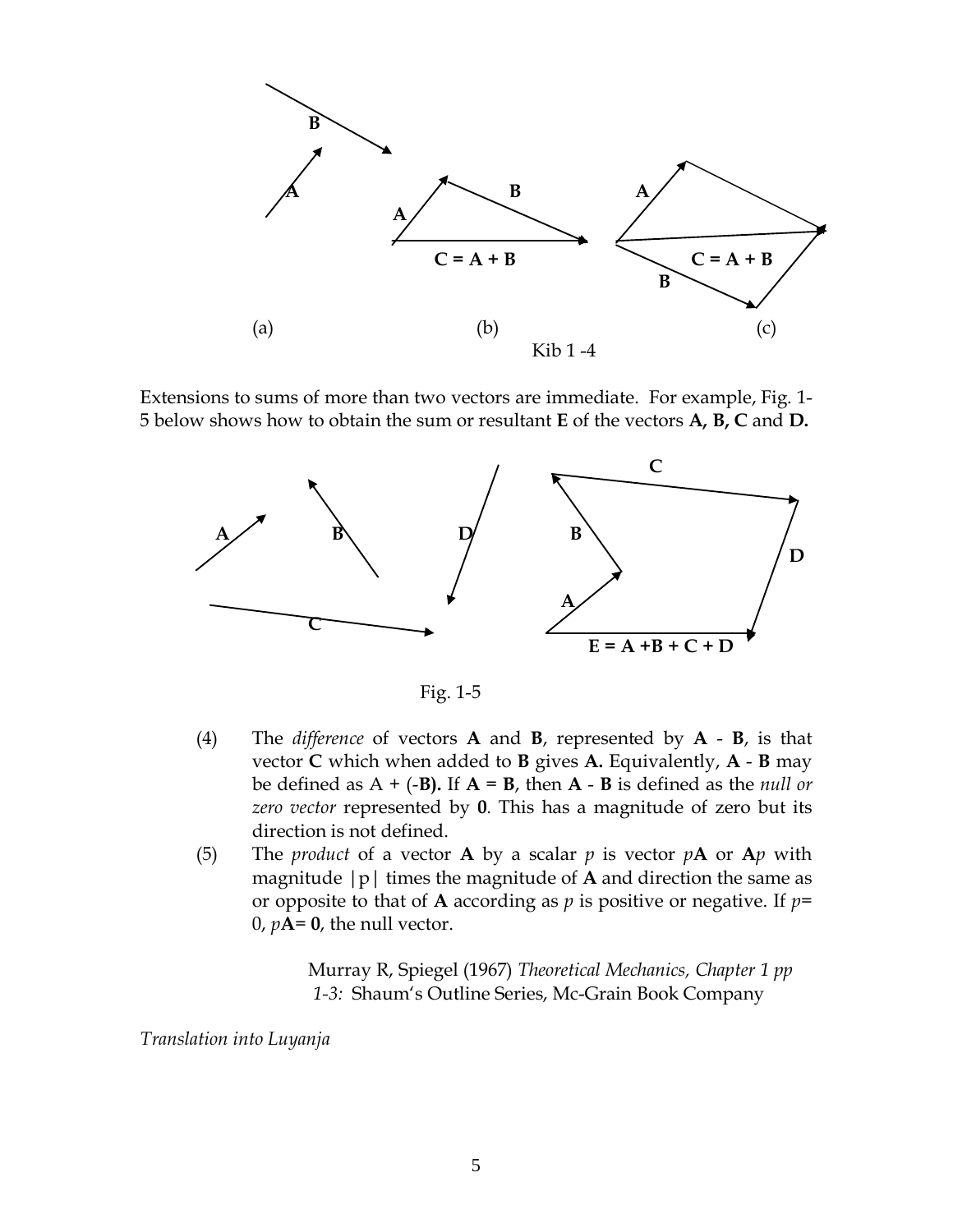## **ZIVEKTA, OMUSONGAWILO, NE OMWANGUWILO**

#### **MEKANIKA, KINEMATIKA, DYUNAMIKA NE STATIKA**

Mekanika ttabi lya fyusika elyekuusa ku kusonga oba okukyuka ekyeteeko/ekyesangilo kya emibili emifyusikafa. Mekanika oluusi agabawansibwamu:

- (1) *Kinematika*, eyekuusa ku wapimansi wa okusonga,
- (2) *Dyunamika*, eyekuusa ku ebileetela ebufyusikafa bya okusonga,
- (3) *Statika*, eyekuusa ku mbeela omutayolekelwa kusonga.

#### **EMISINGI EMIAXIOMAFA GYA MEKANIKA**

Okwanjuluza mekanika ekiaxioma, nga ela bwe kiba kulwa wakumanya omulala yenna, kwandisaanidde kubeleemu ebigendamilasinga bino:

- (1) *Ebimiimo oba ebikwatawamo ebitasonjole***.** Kino awatali kuwannaanya kikaka kubanga mu buli ngeli buli kisonjolo kyonna kiteekwa okwesigamizibwa ku kintu ekisigala nga si kisonjole.
- (2) *Ebikazo ebitakakase***.** Bino bitegeezasingo, nga bitela kuba mu kikula kimathematikafa, nga kisuubilwa nti binatuusa ku nzitottolo za ebyeyolesa ebiyitibwa *axioma* oba *ebisabo*, byesigamizibwa ku bikengo ebigezesafa oba binogolwako. Bwe kiba bwe kityo bitela okuyitibwa *amateeka***.**
- (3) *Ebimiimo oba ebikwatawamo ebisonjole*. Ebisonjolo bino biweelebwa mu kukozesa ebimiimo oba ebikwatawamo ebitasonjole.
- (4) *Ebikazo ebikakase*. Bino bitela kuyitibwa *biwandabo* ela bikakasibwa kuva mu bisonjolo ne axioma.

Ekyokulabisisa "endowooza ya ekiaxioma" kiweebwa wapimansi owa ekiEuclid omuli *akafunitilo* ne *oluteleevu* nga ebikwatawamo ebitasonjole.

#### **EBIGEEGEENYO EBIMATHEMATIKAFA**

Ekittottolo ekimathematikafa ekya ebyeyoleso ebibilifa kitela okuwewulwa nga ebikuuli byennyini ebifyusikafa biwaanyisibwa na *ebyigeegeenyo ebimathematikafa.*

Okugeza, mu kuttottola okwekulungulila kwa nnattaka ku njuba tuyinza okutwala nnattaka ne enjuba nga otufumitilo mu nkola eya bulijjo.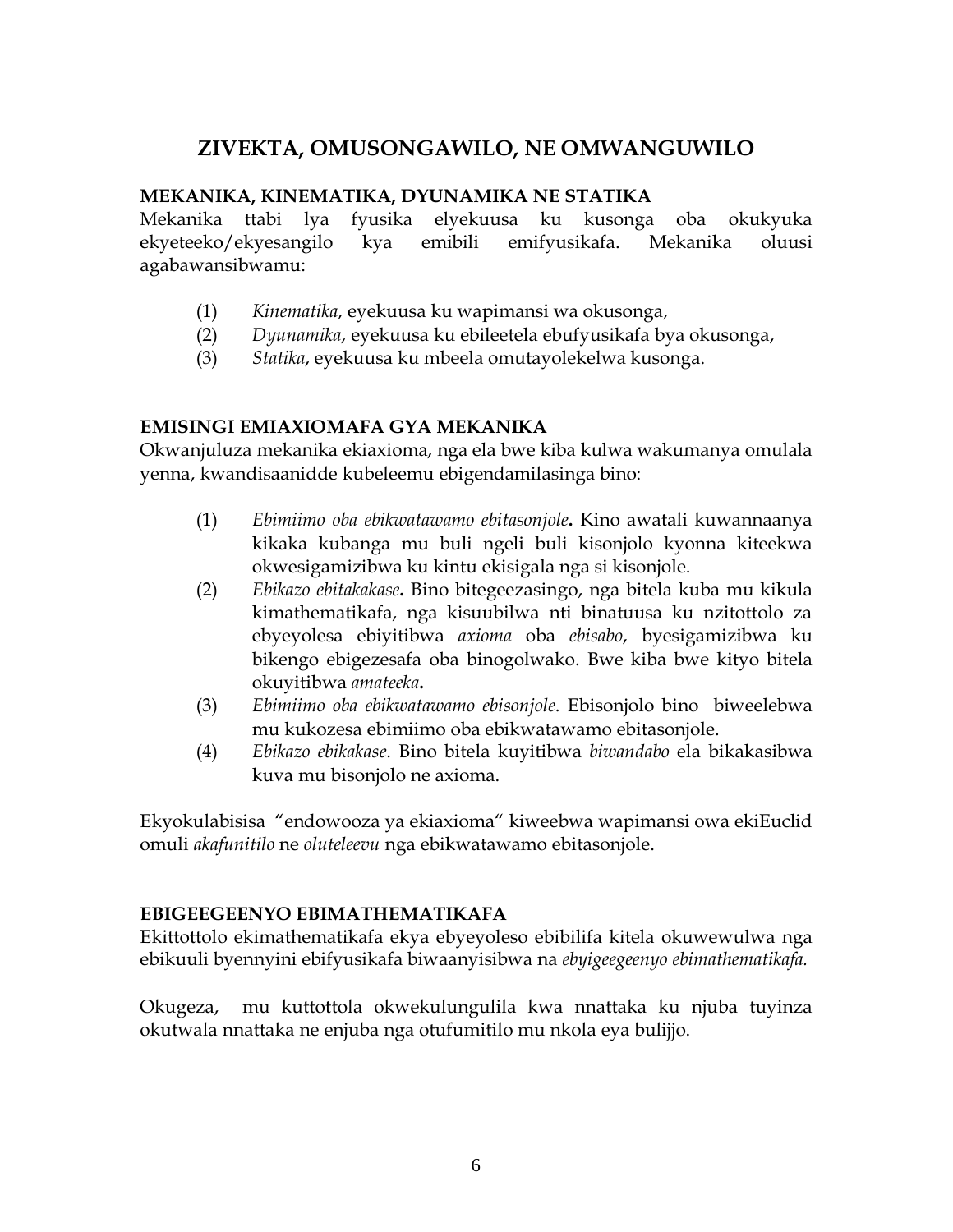#### **EBBANGA, EKISEELA NE MATERIA**

Okuva mu bumanyilivu obwa bulijjo ffenna tulina ekitegeelo kya makulu ga buli ku bimiimo oba ebikwatawano ebiddilila. Kyokka, ddala twandilemelelwa okwasanguzaddala ebisonjolo ebimatiza. Tubitwala nga ebikwatawamo ebitasonjole.

- (1) *Ebbanga.* Lino ligandanila ddala ne ebikwatawamo bya *akafumitilo , akateekelo, oluyolekelo* ne *oluseetuko.* Okupimila mu bbanga kuzingilamu ebikwatawamo bya *obuwanvu* oba *olwesuulo*, bye tutwala nga bimanyiddwa. Eminwe gya obuwanvu ze ffuuti, metra, mailo, nll. Mu kitabo kino ebbanga tulitwala okuba elya ekiEuclid, k.k. ebbanga lya wapimansi wa Euclid.
- (2) *Ekiseela*. Ekikwatawamo kino kiviisibwa mu bumanyilivu bwaffe mu kuba ne *ekituuko* okubeelawo oluvannyuma, mu maaso oba mu kiseela kye kimu ne *ekituuko* ekilala. Okupima ekiseela tukozesa ssaawa, nga ekyokulabilako. Eminwe gya ekiseela ze sikonda, ssaawa, myaka, nll.
- (3) *Materia*. Ebikuuli ebifyusikafa bibaamu "otukunkumuka twa materia" nga atoma ne otumola. Okuva wano tutuuka ku kikwatawamo kya ekikuuli ekimateriafa ekiyitibwa *akasilikitu* aksaobola okulowoozebwako nga katwala kafumitilo mu bbanga ela nga kaseguka nga ne ekiseela bwe kigenda.

Ekipimo kya "obungi bwa materia" ekinywanyibwa ne akasilikitu kiyitibwa *omutole* gwako. Eminwe gya omutole ze grama, kilograma, nll. Okuggyako nga kitegeezebbwa tujja kukitwala nti omutole gwa akasilikitu tegukyuka na kiseela.

Obuwanvu , omutole ne ekiseela bitela okuyitibwa *empimo* ebingi ebifyusikafu ebilala mwe biviisibwa. Olwa ekinyeenyawuno ku minwe ne empimo laba Enkookelo A, Oluuyi 339.

#### **EBIDAALAFA NE VEKTA**

Ebingi ebyawufu bya fyusika, okugeza obuwanvu, omutole ne ekiseela byetaagisa ennamba wawu emu okubyatuukiliza (okuggyako eminwe gya okupima egikkaanyizibwako ku ntandikwa). Ebingi bwe bityo biyitibwa *bidaalafa* ela ennamba wawu eyitibwa *obwaguuga* bwa ekingi. Kiyunguluzi, ekidaalafa kibakilwa na nnukuta nga , *t*, *m* , nll.

Ebingi bya fyusika ebilala, okugeza oluseetuko, byetaagisa *luyolekelo* ne obwaguuga okwatuukilizibwa. Ebingi bwe bityo biyitibwa *vekta***.** Kiyunguluzi ,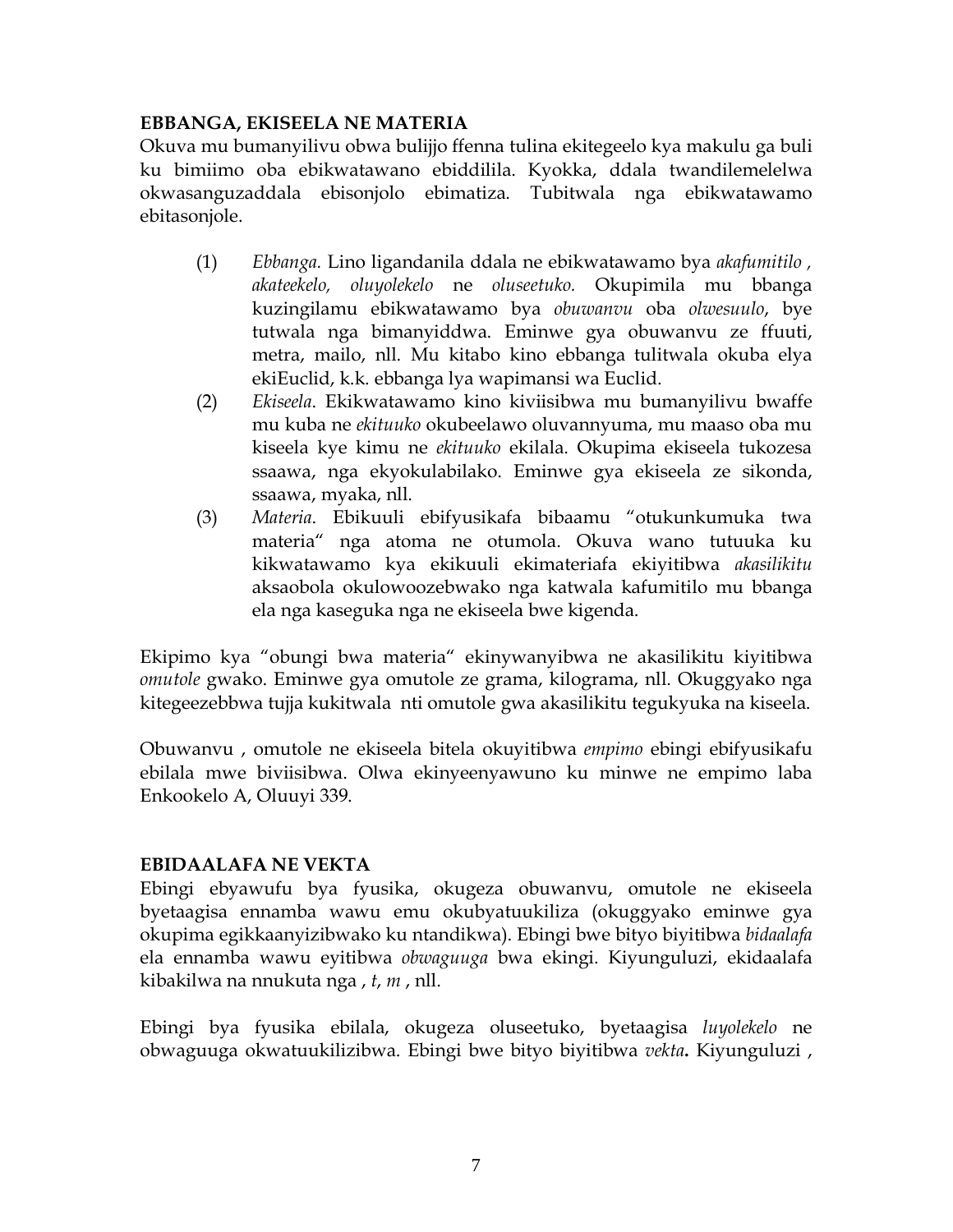vekta ebakilwa na nnukuta entwakaavu nga **A** mu Kib[∗](#page-0-0) 1.1. Kipimansi ebikilwa na kasaale PQ nga P eyitibwa *akafumitilo akasooka* ate nga Q eyitibwa *akafumitilo kakoobela.* Obwaguuga oba obuwanvu bwa vekta bulambibwa na |**A**| oba *A*.



#### **ALGEBRAAVEKTA**

Ebikolebwa bya okugatta, okutoola ne okubaza ebimanyiddwa ennyo mu algebra wa ennamba wawu bisobola okugaziyizibwa okutuuka ku algebra wa vekta nga ensojola esaanidde ekozesebbwa. Ebisonjolo wammanga bya ku musingi.

- (1) Vekta bbili **A** ne **B** *zenkana* singa ziba ne obwaguuga ne oluyolekelo bye bimu awatali kufa ku tufumitilo twazo otusooka. Noolwekyo  $A = B$  mu Kib. 1-2 waggulu
- (2) Vekta elina oluyolekelo olukontana ne olwo olwa vekta **A** naye nga elina obuwanvu bwe bumu elambibwa na **–A** nga mu Kib. 1-3 waggulu.
- (3) *Omugatto oba omuviiso* gwa vekta **A** ne **B** eza Kib.1-4(a) wammanga ye vekta **C** ezimbibbwa nga akafumitilo akasooka aka **B** kateekebwa ku kafumitilo akakoobela ka **A** ela nga akafumitilo akasooka ka **A** kayungibwa ku kafumitilo akakoobela ka **B** ( laba Kib. 1-4(b) wammanga) Tuwandiika **C**= **A** + **B**. Ekisonjolo kino kiwendonkana *etteeka lya ollundiikasegalala* olwa okugatta vekta nga bwe kilagiddwa mu Kib. 1-4(c) wammanga.

 $\overline{a}$ 

<sup>∗</sup> Kib. = Kibaka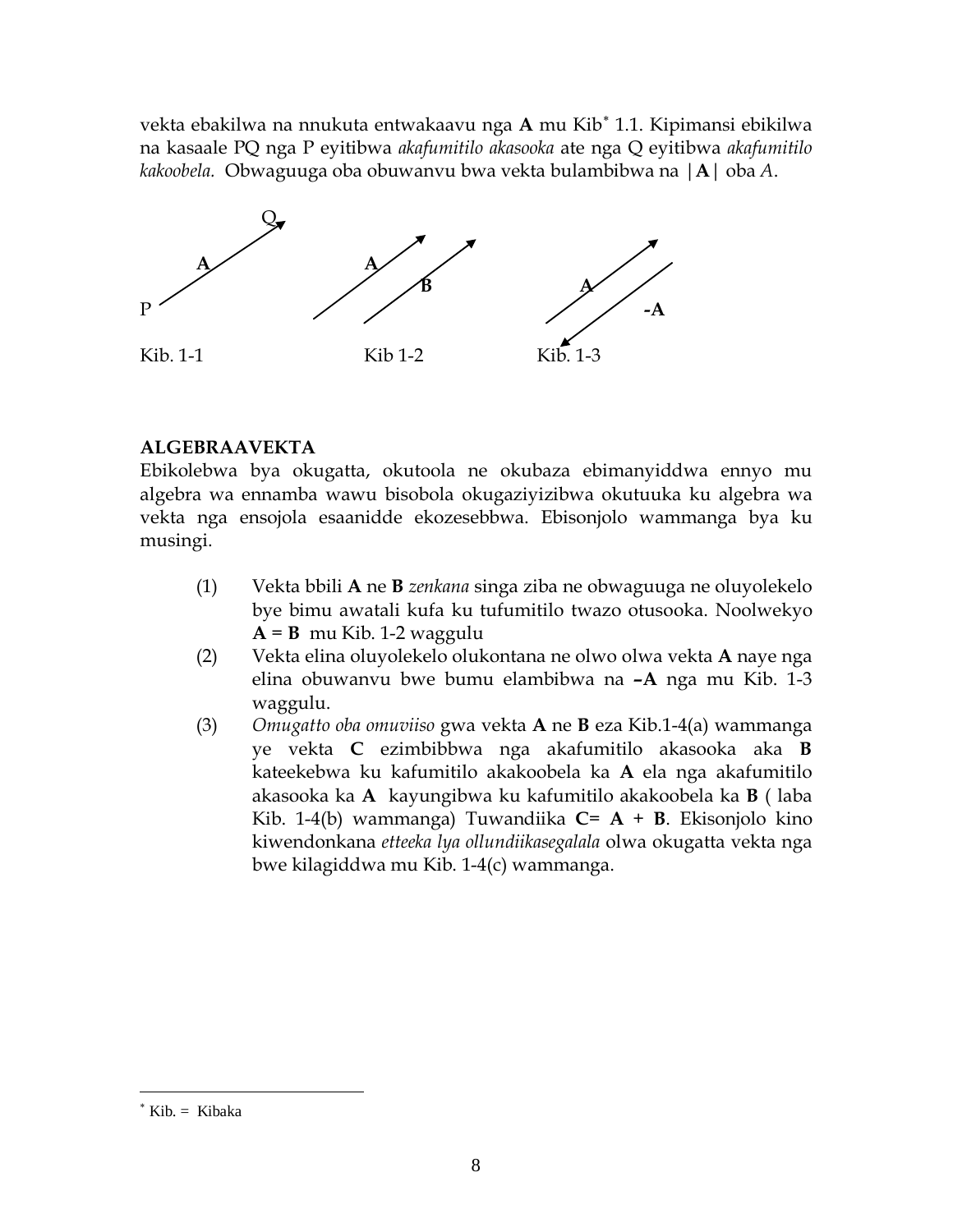

Engaziyo ezituuka ku migatto gya vekta ezisukka mu bbili ntakatika. Okugeza, Kib.1-5 wammanga, kilaga enfuna ya omugatto oba omuviiso **E** ogwa vekta **A, B , C** ne **D**.





(4) *Enjawulo* ya vekta **A** ne **B**, ebakilwa **A** - **B**, ye vekta **C** nga bwe gattibwa ku **B** ewa **A.** Kiwendonkana, **A** - **B** esonjolekeka nga  $A + (-B)$ .

Singa **A** = **B**, olwo **A** - **B** esonjolebwa nga *vekta zero* ebakilwa **0**. Eno elina obwaguuga bwa zero naye oluyolekelo telusonjolwa.

(5) *Omuzaalo* gwa vekta **A** ne ekidaalafa *p* ye vekta *p***A** oba **A***p* ne obwaguuga emilundi |p| obwaguuga bwa **A** ne oluyolekelo bye bimu oba ebikontana ne ogwo ogwa **A** okusinziila ku *p* nga mpazi oba nga nnghaanyi. Singa *p*= 0, *p***A**= **0**, vekta zero.